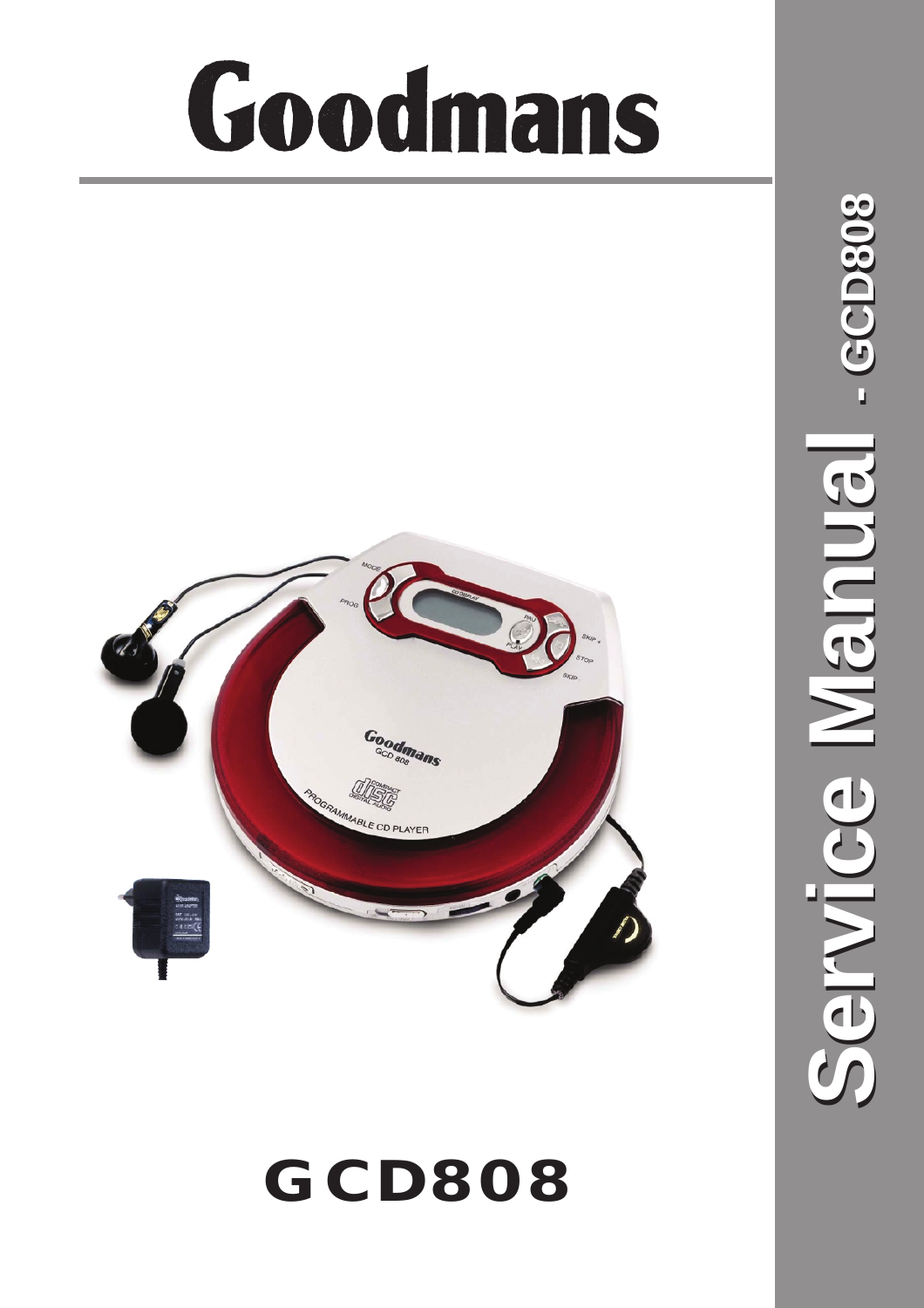## **Bill Of Materials**

| <b>NO</b>      | <b>ITEM</b>                  | <b>DESCRIPTION</b>                         | QTY            | <b>LOCATION</b>   |
|----------------|------------------------------|--------------------------------------------|----------------|-------------------|
| 1              |                              | 001-2009D-710 P.C.B Main Board             | 1              |                   |
| $\overline{2}$ |                              | 001-2049S-D70 P.C.B KEY BOARD              | 1              |                   |
| 3              | 002-06575-D07  I.C           | <b>BH6575FV</b>                            | 1.             | <b>IC201</b>      |
| 4              | 002-04453-D07   I.C          | <b>BH4453F</b>                             | 1.             | <b>IC301</b>      |
| 5              | 002-24393-G00   I.C          | BU24393-8Z                                 | 1.             | <b>IC401</b>      |
| 6              | 002-09532-H00   I.C BU9532KS |                                            | 1.             | IC <sub>101</sub> |
| 7              |                              | 003-3199Y-H03 TRANSISTOR KTC3199Y TO-92S   | $\mathbf 1$    | Q10               |
| 8              |                              | 003-1266Y-000 TRANSISTOR KTA1266Y          | $\mathbf{1}$   | Q7                |
| 9              |                              | 003-3203Y-D00 TRANSISTOR STC3203Y          | 3 <sup>1</sup> | Q3.4.14           |
| 10             |                              | 003-1271Y-A03 TRANSISTOR KTA1271Y          | $\mathbf 1$    | Q <sub>1</sub>    |
| 11             | 003-00114-S07                | TRANSISTOR DTC114TUA SMD                   | 3              | Q8.9.13           |
| 12             |                              | 003-00124-S07 TRANSISTOR DTA124EUA SMD     | 1              | Q2                |
| 13             | 003-04115-H00                | TRANSISTOR 2SC4115 NPN TO-92S              | $\overline{2}$ | Q6.5              |
| 14             |                              | 004-04148-000 DIODE IN4148                 | $2^{\circ}$    | D4.3              |
| 15             | 004-04001-000 DIODE          | <b>IN4001</b>                              | 1.             | D1                |
| 16             |                              | 004-05818-000 DIODE IN5818                 | 1.             | $\overline{D5}$   |
| 17             |                              | 005-00062-A00 ZENER DIODE 1/2W 6.2V        | $\mathbf 1$    | D <sub>2</sub>    |
| 18             |                              | 006-16934-000 RESONATOR 16.9344MHz (3Pin)  | 1.             | XT1               |
| 19             |                              | 008-80337-C00 LCD DISPLAY 80337TR          | $\mathbf{1}$   |                   |
| 20             |                              | 010-A0106-000 CHOKE COIL 10uH 2Pin 4x6mm   |                | $3$   L3.5.6      |
| 21             |                              | 010-A0107-307 CHOKE COIL 100uH 3Pin 5x7mm  | 1              | L <sub>1</sub>    |
| 22             |                              | 010-A0107-200 CHOKE COIL 100uH 2Pin 4x6mm  | 1.             | L4                |
| 23             |                              | 010-A0337-200 CHOKE COIL 330uH 2Pin 4x6mm  | 1              | L2                |
| 24             |                              | 011-A068A-200 RESISTOR 1/4W 6.8 OHM<br>±5% | 1.             | R70.              |
| 25             |                              | 011-B020A-200 RES CHIP 2 OHM ±5% 0603      | 1.             | <b>R58</b>        |
| 26             |                              | 011-B100A-200 RES CHIP 10 OHM ±5% 0603     | $\mathbf 1$    | R7                |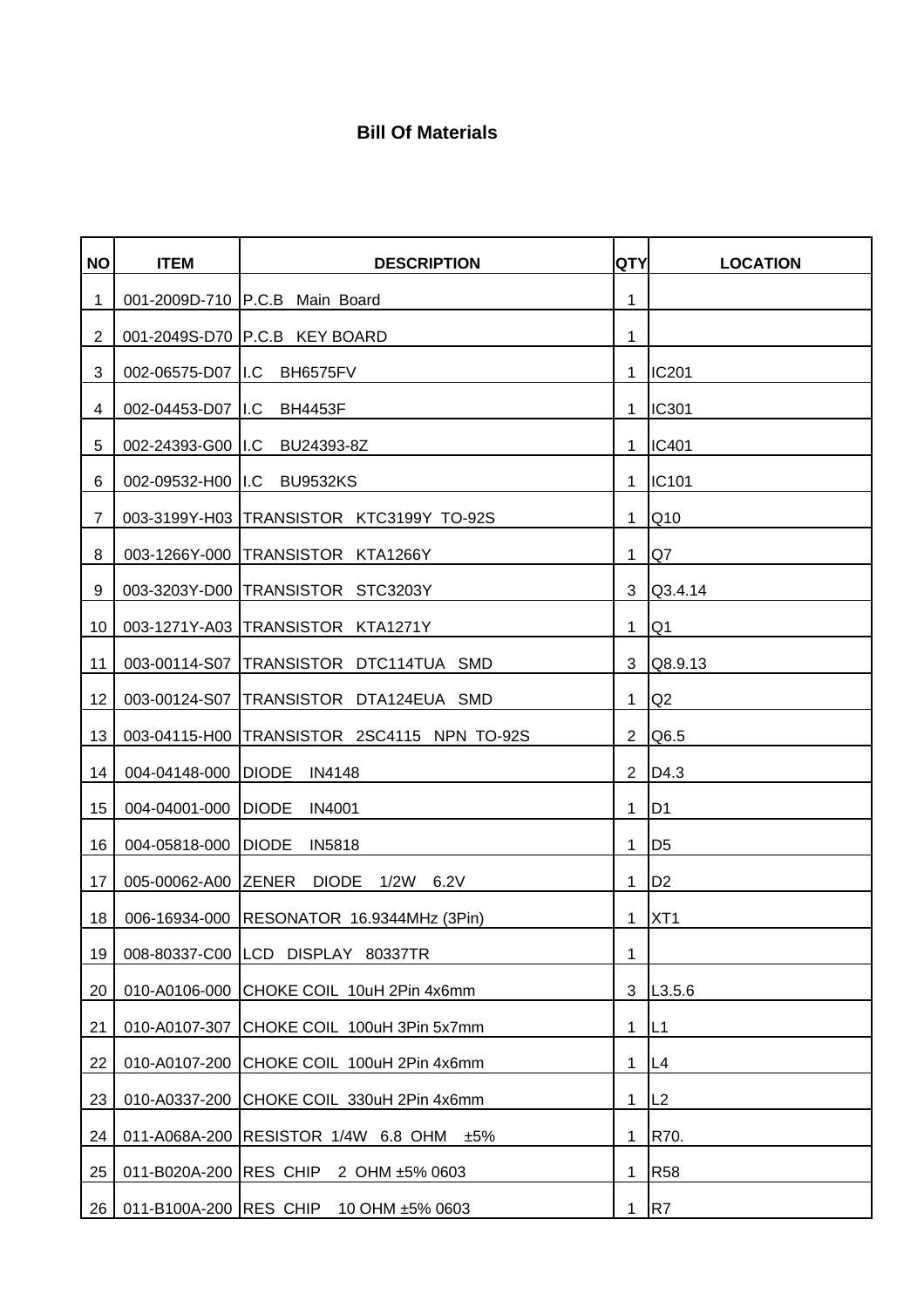| <b>NO</b> | <b>ITEM</b>            | <b>DESCRIPTION</b>                            | <b>QTY</b>            | <b>LOCATION</b>                                  |
|-----------|------------------------|-----------------------------------------------|-----------------------|--------------------------------------------------|
| 27        | 011-B101A-200 RES CHIP | 100 OHM ±5% 0603                              | $\overline{2}$        | R52.6                                            |
| 28        | 011-B102A-200 RES CHIP | 1K OHM ±5% 0603                               | 15                    | R21.27.28.30.31.8.<br>18.53.54.68.39.40.71.45.59 |
| 29        | 011-B103A-200 RES CHIP | 10K OHM ±5% 0603                              | 3                     | R62.9.(KEY:1)                                    |
| 30        | 011-B104A-200 RES CHIP | 100K OHM ±5% 0603                             | 8                     | R63.20.1.66.60.61.32.33                          |
| 31        | 011-B105A-200 RES CHIP | 1M OHM ±5% 0603                               | 1                     | R <sub>29</sub>                                  |
| 32        | 011-B123A-200 RES CHIP | 12K OHM ±5% 0603                              | $\mathbf{2}^{\circ}$  | R5.35                                            |
| 33        | 011-B154A-200 RES CHIP | 150K OHM ±5% 0603                             | 1                     | IR17                                             |
| 34        | 011-B182A-200 RES CHIP | 1.8K OHM ±5% 0603                             | 1.                    | (KEY:1)                                          |
| 35        | 011-B183A-200 RES CHIP | 18K OHM ±5% 0603                              | 5                     | R12.13.14.15.25                                  |
| 36        | 011-B184A-200 RES CHIP | 180K OHM ±5% 0603                             | 1                     | <b>R57</b>                                       |
| 37        | 011-B225A-200 RES CHIP | 2.2M OHM ±5% 0603                             | $\overline{2}$        | R23.36                                           |
| 38        | 011-B222A-200 RES CHIP | 2.2K OHM ±5% 0603                             | 1.                    | (KEY:1)                                          |
| 39        | 011-B200A-200 RES CHIP | 20K OHM ±5% 0603                              | 1                     | <b>R64</b>                                       |
| 40        | 011-B223A-200 RES CHIP | 22K OHM ±5% 0603                              | 3                     | R46.2.69                                         |
| 41        | 011-B273A-200 RES CHIP | 27K OHM ±5% 0603                              | 3                     | R4.11.16                                         |
| 42        |                        | 011-B332A-200 RES CHIP 3.3K OHM ±5% 0603      | 3                     | R50.51.(KEY:1)                                   |
| 43        |                        | 011-B333A-200 RES CHIP 33K OHM ±5% 0603       | $\overline{2}$        | R47.43                                           |
| 44        |                        | 011-B334A-200 RES CHIP 330K OHM ±5% 0603      | 1.                    | <b>R42</b>                                       |
| 45        |                        | 011-B047A-200 RES CHIP 4.7 OHM ±5% 0603       |                       | 3 R19.26.22                                      |
| 46        |                        | 011-B471A-200 RES CHIP 470 OHM ±5% 0603       | 1                     | <b>R34</b>                                       |
| 47        |                        | 011-B472A-200 RES CHIP 4.7K OHM ±5% 0603      | 2                     | R44.(KEY:1)                                      |
| 48        |                        | 011-B473A-200 RES CHIP 47K OHM ±5% 0603       | 3                     | R38.56.65                                        |
| 49        | 011-B683A-200 RES CHIP | 68K OHM ±5% 0603                              | 1.                    | <b>R67</b>                                       |
| 50        |                        | 011-B753A-200 RES CHIP 75K OHM ±5% 0603       | $\mathbf{2}^{\prime}$ | R24.55                                           |
| 51        |                        | 011-B822A-200 RES CHIP 8.2K OHM ±5% 0603      | 3                     | R3.48.49                                         |
| 52        |                        | 011-B913A-200 RES CHIP 91K OHM ±5% 0603       | 1                     | R41                                              |
| 53        |                        | 011-B910A-200 RES CHIP 91 OHM ±5% 0603        | 1.                    | R <sub>10</sub>                                  |
| 54        |                        | 012-4106B-300 ELECT CAP 10uF 10V ±20% 4x5mm   | $\mathbf{2}$          | EC3.1                                            |
| 55        |                        | 012-4224F-300 ELECT CAP 0.22uF 50V ±20% 4x5mm | 1.                    | EC <sub>15</sub>                                 |
| 56        |                        | 012-4335F-300 ELECT CAP 3.3uF 50V ±20% 4x5mm  | 1                     | <b>EC14</b>                                      |
| 57        |                        | 012-4475F-300 ELECT CAP 4.7uF 50V ±20% 4x5mm  | 5.                    | EC8.9.11.12.16                                   |
| 58        |                        | 012-4476C-300 ELECT CAP 47uF 16V ±20% 4x5mm   | 1.                    | <b>EC21</b>                                      |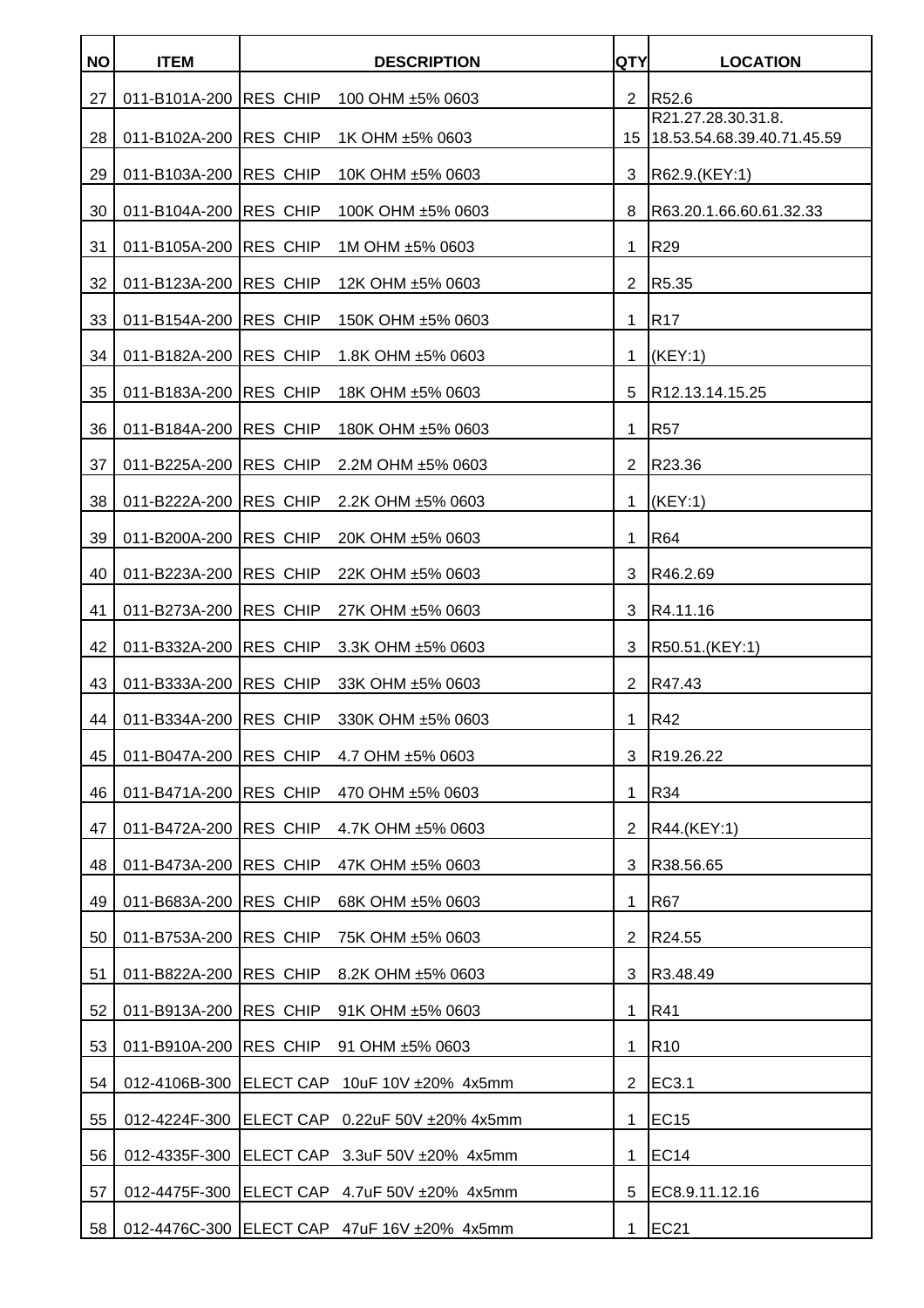| <b>NO</b> | <b>ITEM</b>       | <b>DESCRIPTION</b>                                    | QTY            | <b>LOCATION</b>                                                       |
|-----------|-------------------|-------------------------------------------------------|----------------|-----------------------------------------------------------------------|
| 59        |                   | 012-6107C-300 ELECT CAP 100uF 16V ±20% 5x5mm          | 6              | EC19.20.22.7.10.23                                                    |
|           |                   | 012-5227A-300 ELECT CAP 220uF 6.3V ±20% 6x5mm         | 5              | EC17.18.2.5.4                                                         |
| 60        |                   | 012-8227B-300 ELECT CAP 220uF 10V ±20% 8x5mm          | 1.             | EC <sub>6</sub>                                                       |
|           |                   | 013-D107M-50B Tantal Chip CAP 100uF 4V +-20% "B-Size" | $\mathbf{1}$   | C <sub>2</sub>                                                        |
| 61        |                   | 014-B102C-500 CHIP CER CAP 0.001uF 50V ±10% 0603      | 5              | C27.28.29.30.5                                                        |
| 62        |                   | 014-B103C-500 CHIP CER CAP 0.01uF 50V ±10% 0603       | $\overline{2}$ | C48.54                                                                |
| 63        |                   | 014-B104C-500 CHIP CER CAP 0.1uF 50V ±10% 0603        | 22             | C1.2.3.6.9.10.13.15.36.37.49.<br>25.45.42.46.50.43.53.52.31.24.<br>51 |
| 64        |                   | 014-B105C-500 CHIP CER CAP 105PF 50 ±10% 0603         | $\overline{7}$ | C26.23.22.16.44.40.7                                                  |
| 65        |                   | 014-B121C-500 CHIP CER CAP 120PF 50V ±10% 0603        | 1.             | C14                                                                   |
| 66        |                   | 014-B150C-500 CHIP CER CAP 15PF 50V ±10% 0603         | 1.             | C41                                                                   |
| 67        |                   | 014-B151C-500 CHIP CER CAP 150PF 50V ±10% 0603        | $\overline{2}$ | C21.19                                                                |
| 68        |                   | 014-B222C-500 CHIP CER CAP 0.0022uF 50V ±10% 0603     | $\mathbf{1}$   | C <sub>20</sub>                                                       |
| 69        |                   | 014-B223C-500 CHIP CER CAP 0.022uF 50V ±10% 0603      | 5              | C32.33.34.35.4                                                        |
| 70        |                   | 014-B470C-500 CHIP CER CAP 47PF 50V ±10% 0603         | $\mathbf{1}$   | C <sub>8</sub>                                                        |
| 71        |                   | 014-B471C-500 CHIP CER CAP 470PF 50V ±10% 0603        | $\overline{2}$ | C12.11                                                                |
| 72        |                   | 014-B682C-500 CHIP CER CAP 0.0068uF 50V ±10% 0603     | $\mathbf{1}$   | C17                                                                   |
| 73        |                   | 014-B820C-500 CHIP CER CAP 82PF 50V ±10% 0603         | $\mathbf{1}$   | C <sub>18</sub>                                                       |
| 74        |                   | 014-B823C-500 CHIP CER CAP 0.082uF 50V ±10% 0603      | $\overline{2}$ | C38.39                                                                |
| 75        | 023-A0030-RD0 LED | 3mm RED                                               | $\mathbf 1$    |                                                                       |
| 76        |                   | 025-DS200-000 Detector Switch DS-20 4Pin Small        | 1              |                                                                       |
| 77        |                   | 025-SS120-450 Slide Switch SS-12D01 1P2T VG-4.5mm     | 1              |                                                                       |
| 78        | 025-SK120-030     | Side Knob Slide Switch SK12D03 1P2T VG-3mm            | 1              |                                                                       |
| 79        | 025-SK220-030     | Side Knob Slide Switch SK22D03 2P2T VG-3mm            | 1              |                                                                       |
| 80        |                   | 026-010KA-A14   VOL ROTARY 10KA 1401-A101mm           | 1              | 2005                                                                  |
| 81        | 028-ST006-B51     | 3.5mm LINE OUT JACK ST-006                            | 1              |                                                                       |
| 82        |                   | 028-ST006-B52 3.5mm Headphone JACK ST-006             | 1              |                                                                       |
| 83        | 031-20390-140     | 14P FFC Flexible Cable                                | 1              |                                                                       |
| 84        | 036-A0150-06S     | Connector 6Pin Socket P=1.5mm 180° Small              | 1              |                                                                       |
| 85        | 036-D0100-161     | Connector 16Pin Socket P=1.0mm 90°                    | 1              |                                                                       |
| 86        | 036-G0050-140     | Connector 14Pin Socket P=0.5mm SMD W/Lock             | 1              |                                                                       |
| 87        |                   | 038-00300-10A Zebra Paper 10Pin L=30mm P=2mm          | 1              |                                                                       |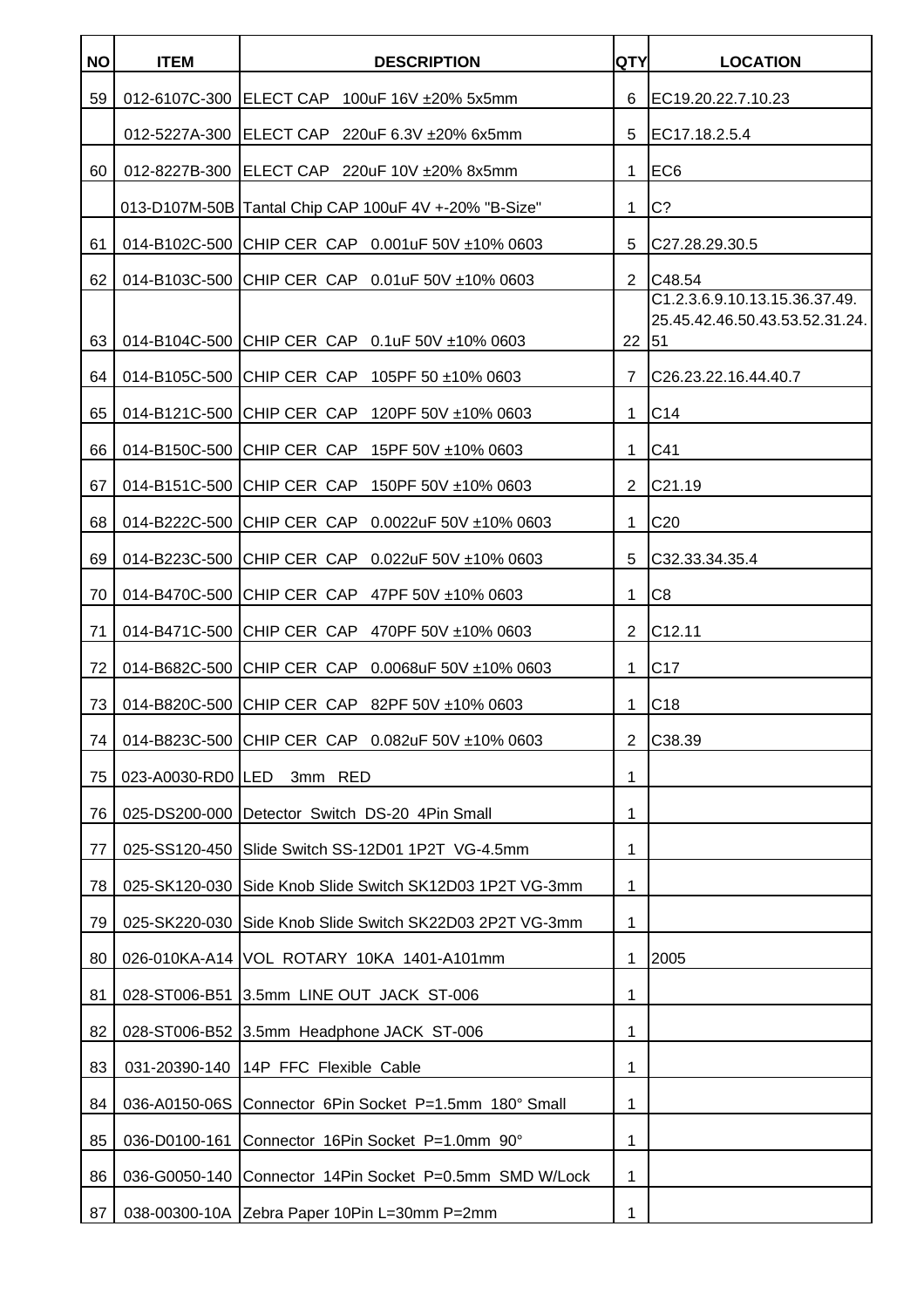| <b>NO</b> | <b>ITEM</b>                   | <b>DESCRIPTION</b>                                            | <b>QTY</b>     | <b>LOCATION</b>           |
|-----------|-------------------------------|---------------------------------------------------------------|----------------|---------------------------|
| 88        |                               | 048-DC480-001 DC JACK DC-480                                  | 1              |                           |
| 89        |                               | 050-TA005-16P Tact Switch 6mm W/Pin 250g                      | 6              |                           |
| 90        |                               | 052-0TW60-350 3.5mm Stereo Earphone TW-60                     | 1.             | <b>ACCORDING TO ORDER</b> |
| 91        |                               | 201-EI350-062   AC Adaptor EI-35 230V 50Hz 4.5V DC 600mA "CE" | $\mathbf{1}$   | <b>ACCORDING TO ORDER</b> |
| 92        |                               | 201-2323A-080 CAR DC CHARGER-ADAP TOR 12-24V TO4.5V           | 1.             | <b>ACCORDING TO ORDER</b> |
| 93        |                               | 203-2009S-C90 CD DECK "SAMSUNG" CMS-M97DG6                    | 1              |                           |
|           |                               |                                                               |                |                           |
| 94        |                               | 209-21000-S00 OPEN SPRING                                     | 1              |                           |
| 95        |                               | 209-20490-P00 DOOR SPRING                                     | 1              |                           |
| 96        |                               | 211-2009A-000 BATTERY PLATE "+.-"                             | 1              |                           |
| 97        |                               | 211-2009B-000 BATTERY PLATE "-"                               | 1              |                           |
| 98        |                               | 211-2009C-000 BATTERY PLATE "+"                               | 1              |                           |
| 99        |                               | 225-00068-100 Rubber Sponge D=6.8x1mm                         | $\overline{2}$ |                           |
|           | 100 225-20490-A00 DOUBLE-TAPE |                                                               | 1              |                           |
| 101       |                               | 225-10020-A00 LAMP BUSHING                                    | 1              |                           |
|           |                               | 225-01107-200 RUBBER SPONGE 11x7x2mm                          | 1              |                           |
|           |                               | 102 234-KB017-03B SCREW KB 1.7x3 Black                        | 4              | <b>FOR KEY</b>            |
|           |                               | 103 234-PA020-08B SCREW PA 2x8 Black                          | 6              | <b>FOR MAIN UNIT</b>      |
|           |                               | 104 240-20280-0GN CD CUSHION RUBBER GREEN                     | 3              |                           |
| 105       |                               | 247-20050-080 Ribbon For Battery Box L=80mm 80x6.5mm          | 1              |                           |
| 107       | 301-0C067-080 POLYBAG         | 6-3/4x8"T=0.04mm                                              | 1              |                           |
|           | 108 303-2008A-A10 POLYFOAM    |                                                               | 1              | <b>ACCORDING TO ORDER</b> |
|           | 109 304-2049A-A10 GIFT BOX    |                                                               | 1              |                           |
|           |                               | 110 305-2049A-A10 INSTRUCTION MANUAL                          | 1              |                           |
| $111$     | 306-20490-A05 CARTON 1/5      |                                                               | 1              |                           |
|           |                               | 112 307-CD020-A00 CD PAPER CARD FOR CD                        | 1              |                           |
| 113       |                               | 308-2049A-000 PVC MODEL PLATE                                 | 1              |                           |
|           |                               |                                                               |                |                           |
| 114       |                               | 401-2049B-100   TOP-COVER ABS (0SEC)                          | 1              |                           |
| 115       |                               | 401-2009B-100 BOTTOM-COVER ABS                                | 1              |                           |
|           |                               | 116 401-2009M-100 MIDDLE-COVER ABS                            | 1              |                           |
|           |                               | 117 407-2009A-100 BATTERY DOOR ABS                            | 1              |                           |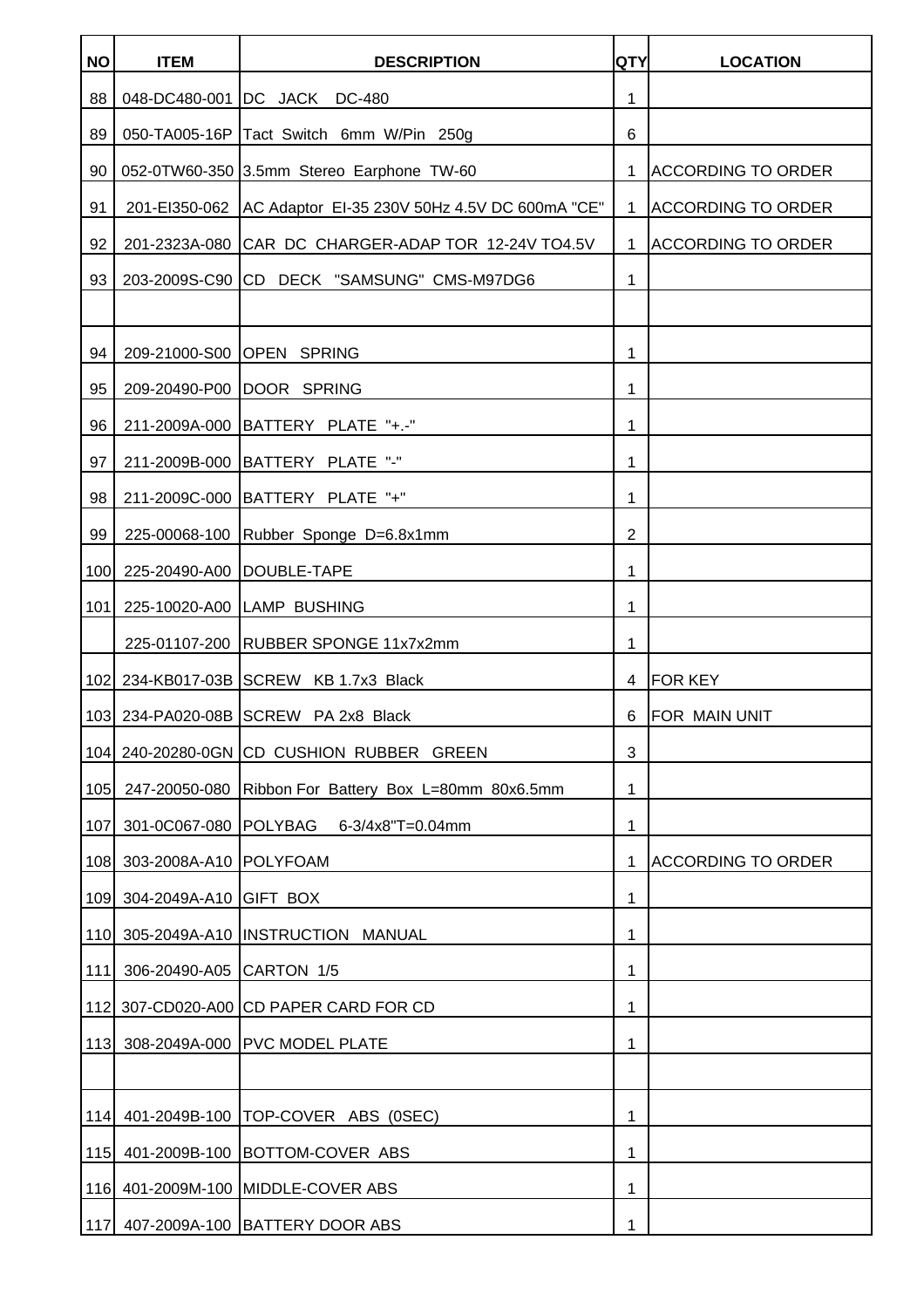| <b>NO</b> | <b>ITEM</b>            | <b>DESCRIPTION</b>                       | <b>QTY</b>     | <b>LOCATION</b> |
|-----------|------------------------|------------------------------------------|----------------|-----------------|
|           |                        | 118 411-2049A-500 LCD-LENS PVC CLEAR     | 1              |                 |
| 119       |                        | 411-2009F-100  TACT-SWITCH-CAP ABS       |                |                 |
| 120       |                        | 458-2049C-100 KEY-KNOB ASS'Y ABS         |                |                 |
| 121       |                        | 458-2006B-1NL HOLD/BASS KNOB ABS Natural | $\overline{2}$ |                 |
| 122       |                        | 459-2009A-1BK OPEN KNOB ABS              |                |                 |
| 123       | 483-2049A-100 ORNAMENT |                                          |                |                 |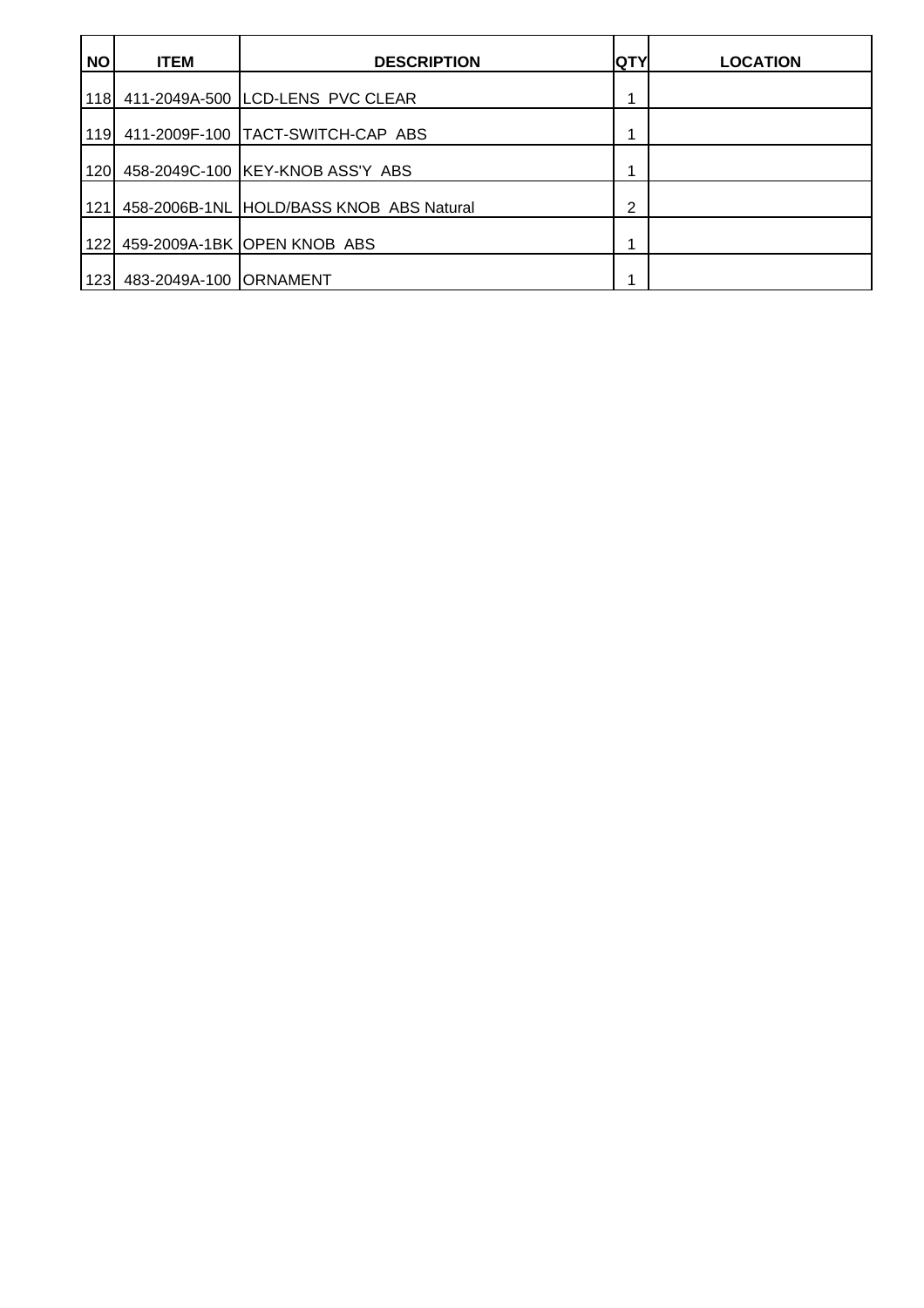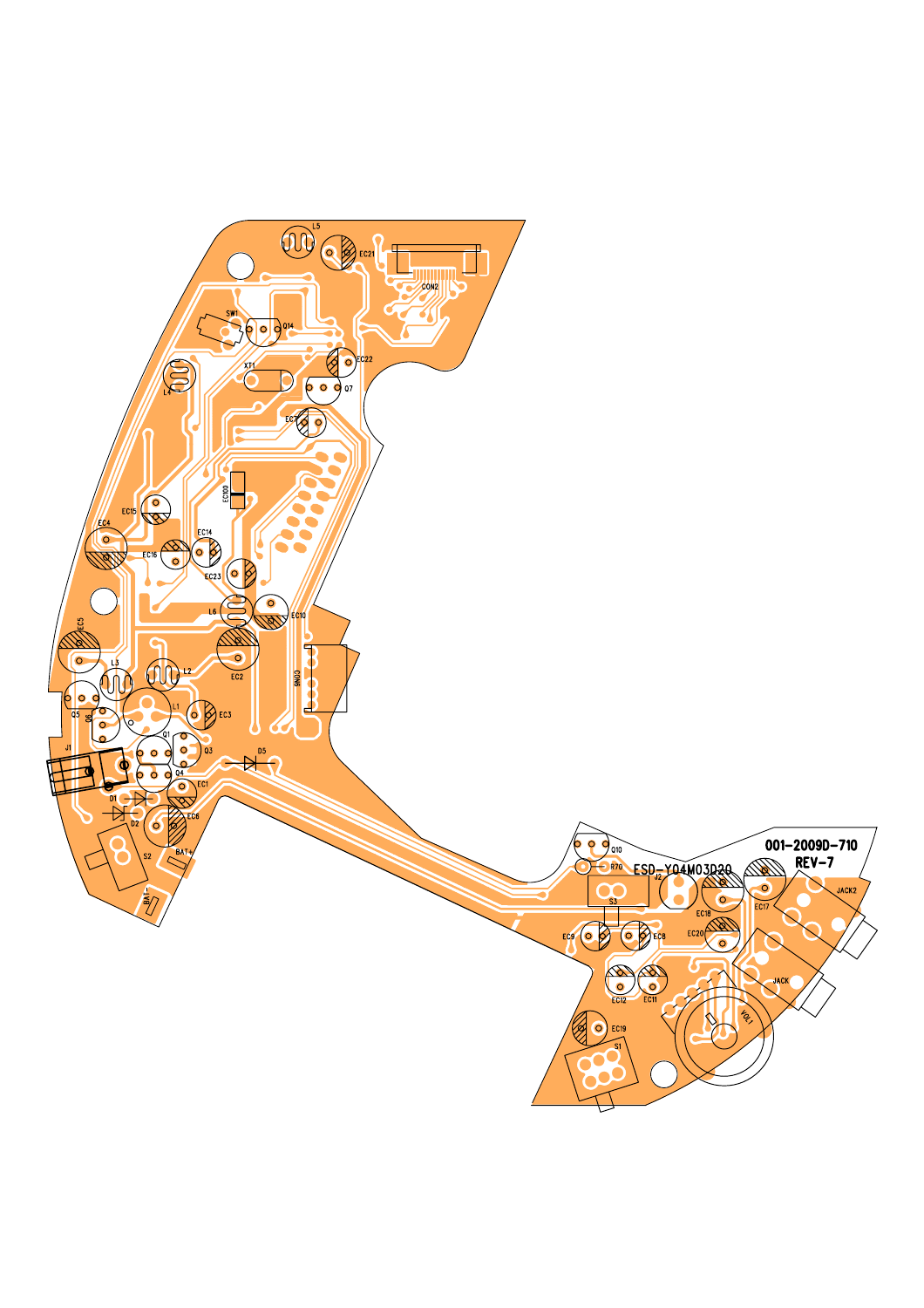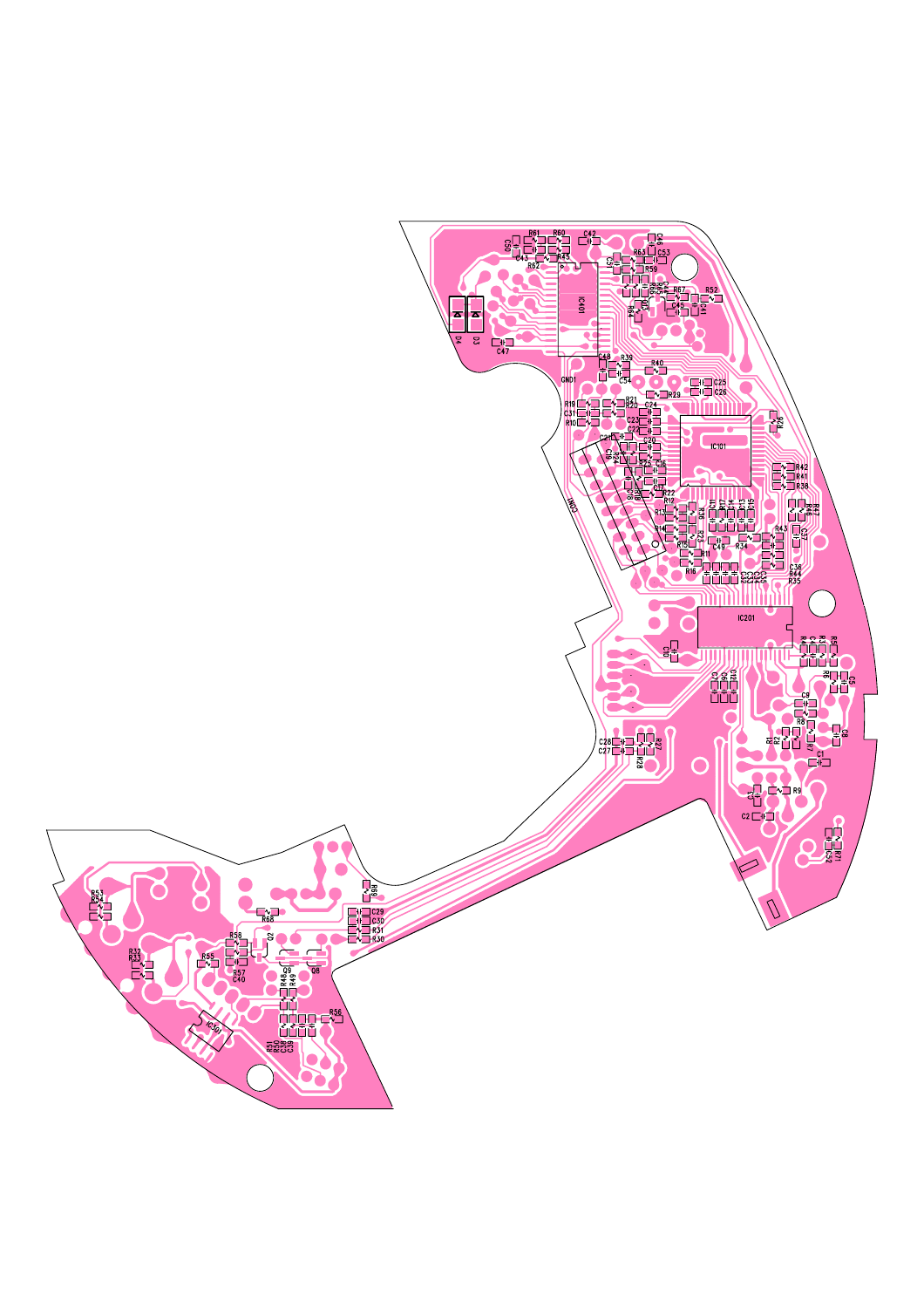